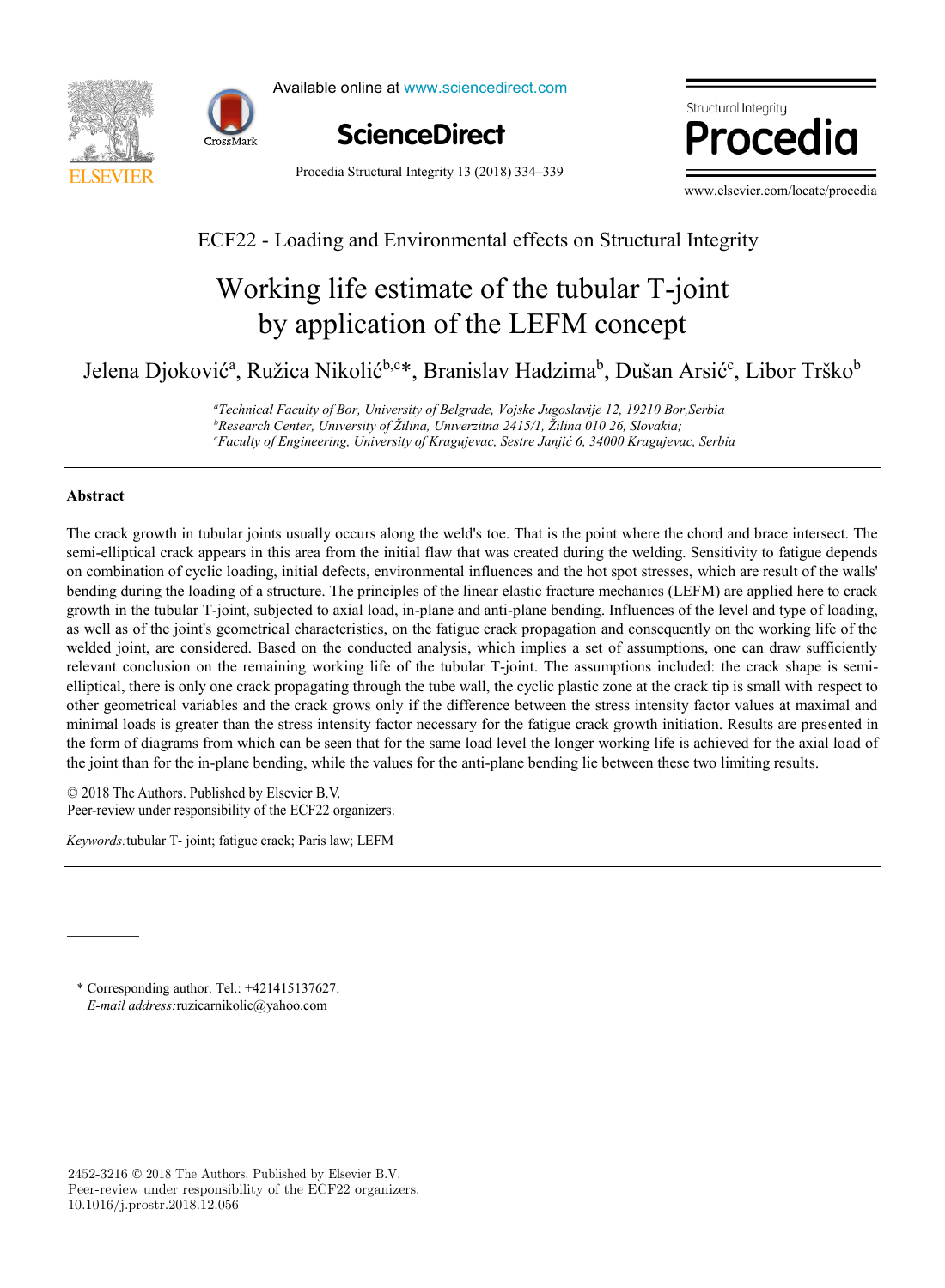### **1. Introduction**

In steel components, primarily in welded structures, the cracks appear mainly in the semi-elliptical shape. Fracture mechanics can be used as a method for predicting the remaining working life of such a component, where it is necessary to determine the stress intensity factor for this type of a crack and the corresponding loading. As Lee et al. (2009) pointed out: "the advance in welding material and technology makes it easy to control weld geometry such as weld profile, weld throat thickness and weld flank angle. The improvement of fatigue life by means of weld geometry control can be obtained by reducing stress concentration at welds since weld geometric parameters have direct influence on the stress intensity factor, which is the most important factor determining fatigue strength".

The sensitivity to fatigue can be estimated in two ways. The first is the empirical S-N method that defines the relationship between the rank of the applied loading and the fatigue working life of an element; the second method is based on the linear elastic fracture mechanics principles. It considers the growth rate of existing defects in each phase of their expansion and is the most convenient for estimating the remaining working life of welded structures.

The welded joints resistance, from the fracture mechanics aspect, was the subject of research of certain number of researchers: Atzori et al. (1999), Motarjemi et al. (2009), Baik et al. (2011), Chattopadhyay et al. (2011), Shen and Choo (2012), Carpinteri et al. (2015), Maheswaran and Siriwardane (2016), Carpinteri et al. (2017) etc.

The principles of the linear elastic fracture mechanics (LEFM) are applied in this paper for determining the behavior of the fatigue crack growth in tubular joints. That enables considering the influence of various parameters (load, geometrical characteristics, fatigue crack propagation, etc.) separately and independently. It is also possible to estimate the share of the fatigue crack growth and thus the working life of the welded joint.

### **2. Problem formulation**

The fatigue fracture appears as a consequence of exposing the component to cyclic loading. There are three phases of the fatigue fracture: crack initiation, crack growth and fracture. The crack can appear due to the surface defect on the component caused by the manual or machine processing, threading or due to phenomena of slip bands or dislocations caused by previous cyclic loading or overloading. During the crack propagation phase, it continues to grow due to loads to which it is exposed. The fracture phase occurs abruptly and it happens when the portion of the component that does not contain a crack cannot withstand the applied loads.

The fracture mechanics can be used in the analysis of fatigue since it predicts the crack growth rate within the component and thus the remaining working life of a component. It gives the relationship between the stress and deformation states around the crack tip and the geometric parameters, applied loads and crack length. The stresses at the crack tip can be written as, Irwin (1957):

$$
\sigma_{ij} = \left(K/\sqrt{2\pi r}\right) f_{ij}(\theta),\tag{1}
$$

where: *r* and  $\theta$  – are the polar coordinates, defined by Williams (1959). The intensity of the stress field ahead of the crack tip can be described aby a single parameter  $K$ , the stress intensity factor. That is the most important parameter in application of the fracture mechanics for analysis of the fatigue problems. The stress intensity factor depends on the shape of the component and the way of loading.

For the welded joints, the stress intensity factor can be, in general, be calculated according to, Hobbacher (1993):

$$
K = Y \cdot M_k \cdot \sigma_n \sqrt{\pi a} \tag{2}
$$

where:  $\sigma_n$  is the referent loading (axial tension, bending or torsion), *a* is the crack length, *Y* is the dimensionless parameter that depends on the sample (component) geometry and applied load, while  $M_k$  is the correction factor, which takes into account the stress concentration due to the presence of a weld.

The stress intensity factor *K* controls the crack propagation and the size of the plastic zone around the crack tip. If the plastic zone or the applied load were of the order of magnitude of the crack size or the yield stress, respectively, the LEFM assumptions would not be valid, due to excessive plasticity at the crack tip. However, the plastic zone size in cyclic loading is usually smaller than in monotonic loadings, so the application of the LEFM concept for analysis of the fatigue crack growth is justified, ASM Handbook (1986).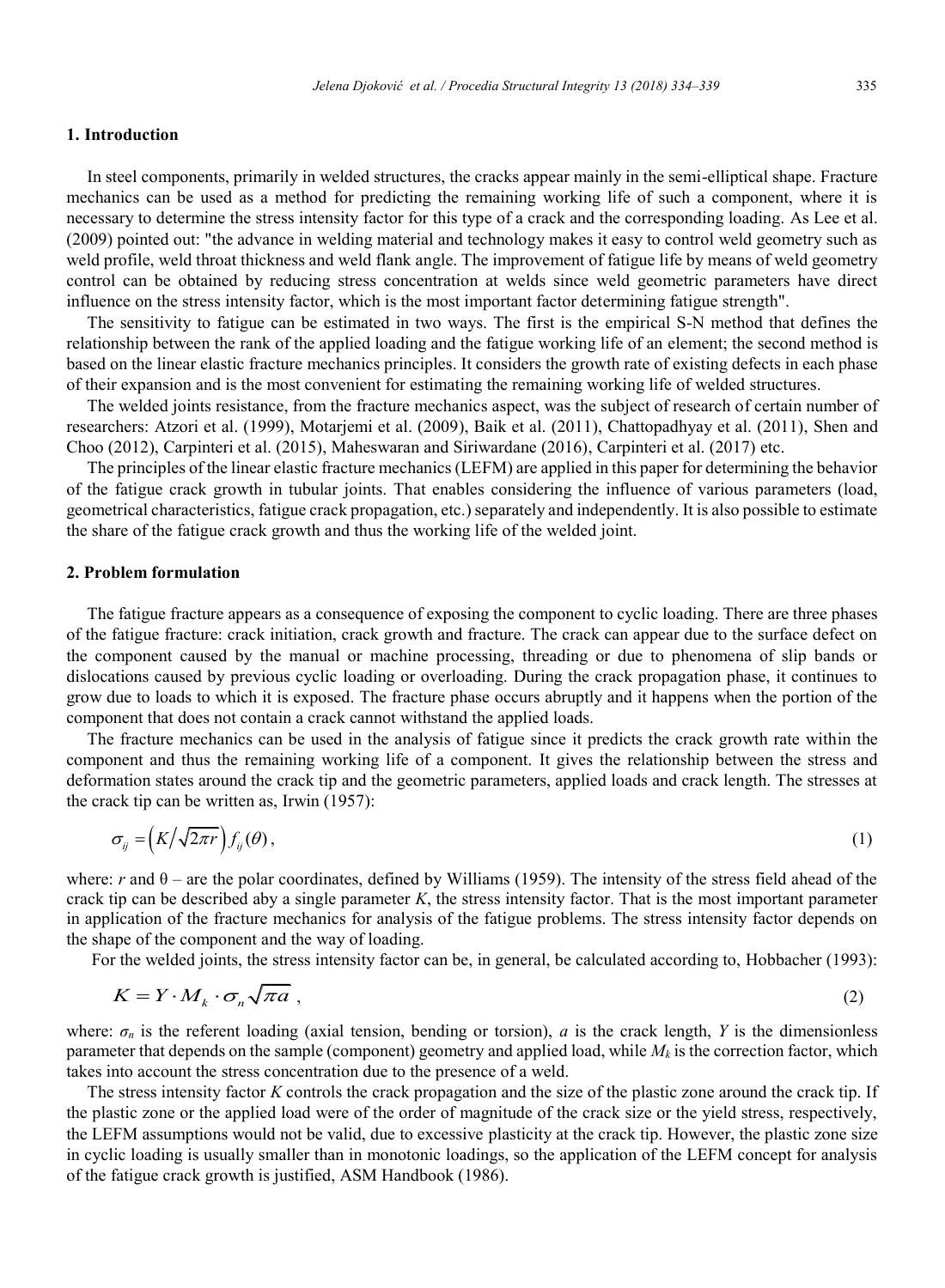Geometry and loading of the considered tubular T-joint are presented in Fig. 1. Assumptions for calculations of this component's fatigue life are the following: the crack shape is semi-elliptical, there exists a single crack only, which propagates through the tube's wall thickness and the crack is in the joining area of the weld and the base metal.



Fig. 1. Tubular joint with semi-elliptical crack along the weld toe: geometry and loading

In Fig. 1 are presented three shapes of the weld: the convex (profile A) and concave (profile B) with radius  $\rho$  and the triangular (Profile C), where *h* is the weld's height and  $w$  is the weld's width. The chord's diameter is  $D$  and the wall thickness is *T*, while the brace's diameter is *d* and the wall thickness is *t*. The semi-elliptical crack's depth is *a* and the length is *c*. Three types of loading are considered: axial tensile (AT), in-plane bending (IPB) and out-of-plane bending (OPB). The normal stress  $\sigma_n$  in the brace is

$$
\sigma_n = P / \{ \pi [r^2 - (r - t)^2] \}
$$
 for axial loading, (3)

$$
\sigma_n = 4rM_f \left\{ \pi [r^4 - (r - t)^4] \right\} \text{ for in-plane bending,}
$$
\n
$$
\sigma_n = 4rM_f \left\{ \pi [r^4 - (r - t)^4] \right\} \text{ for out-of-plane bending,}
$$
\n(5)

$$
O_n = \frac{47M_t}{\lambda \left[\frac{1}{\lambda}\right]^{n}} = (r - t) \frac{1}{\lambda}
$$
 for out-of-plane bending,

where  $F$ ,  $M_f$  and  $M_t$  are the axial force, bending moment and torque of the brace, respectively.

The dimensionless parameter, *Y*, for the axial loading, in-plane and out-of-plane bending, is defined by Rhee et al. (1991). The correction factors,  $M_k$ , which take into account the stress concentration due to existence of the weld, for various loading types, are defined by Niu and Glinka (1987) and in the JSSC report #32 (1995).

The unstable crack growth occurs when the stress intensity factor  $K_I$  becomes greater than the material characteristics - the fracture toughness *KIc*. The crack growth equation for the cyclic loading gives the relationship between the crack length *a* and increase of the number of loading cycles *ΔN*. Paris and Erdogan (1963) have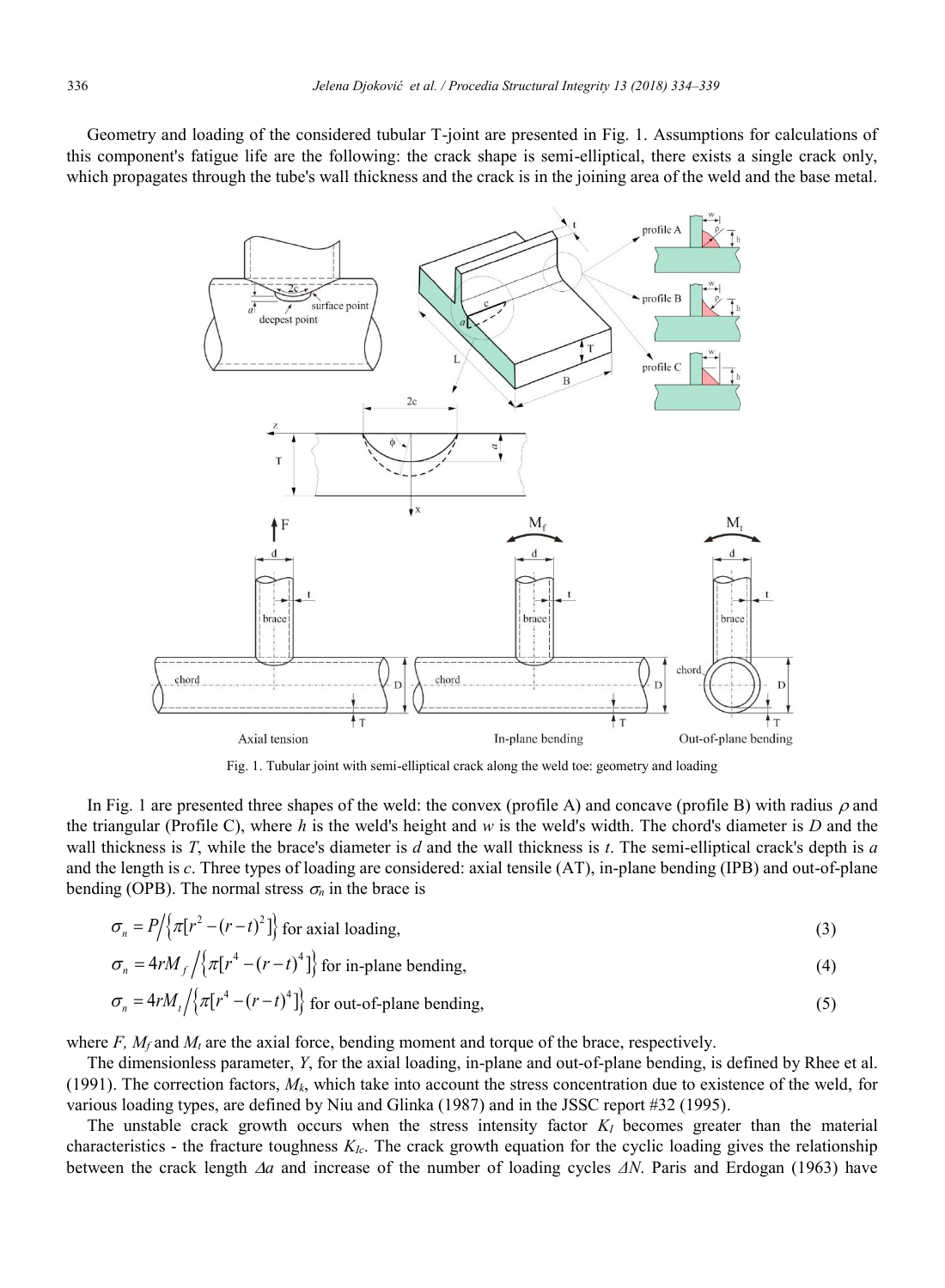established that the change of the stress intensity factor  $\Delta K$  can describe the subcritical crack growth in the fatigue loading conditions in the same way as does the stress intensity factor *K* for the critical or the fast fracture. They determined that the crack growth rate is a linear function of the change of the stress intensity factor  $\Delta K$ , in the logarithmic diagram, i.e.:

$$
(da/dN) = C(\Delta K)^m, \tag{6}
$$

where: *da* is the crack length change, from the initial to the critical value, which leads to fracture, *N* is the number of loading cycles, while *C* and *m* are the material constants and  $\Delta K = K_{max}$  -  $K_{min}$  is the change of the stress intensity factor (the difference between its values at the maximal and minimal loads).

The remaining working life of the cracked component is obtained by integration of equation (6) as:

$$
N = \int_{a_i}^{a_{cr}} da / C(\Delta K)^m \tag{7}
$$

where:  $a_i$  is the initial and  $a_{cr}$  is the critical crack length.

## **3. Results and discussion**

Variation of the normalized Mode I stress intensity factor in terms of the relative crack length *a*/*T*, for three considered cases of loading, are shown in Fig. 2, with SIF being normalized with the normal stress *n*.

From Fig. 2 can be seen that the normalized Mode I stress intensity factor increases as the crack propagates until it reaches about 50 % of the wall thickness and then it starts to decrease. It can also be seen that the values of the normalized Mode I stress intensity factor for the in-plane bending are significantly smaller than values for the axial loading or the out-of-plane bending. This is explained by the fact that the "hot-spot" stresses (structural stresses) are the highest for the in-plane bending.



Fig. 2. Normalized SIF as a function of the normalized crack depth at the deepest point (DP).

The variation of the crack growth rate in terms of the relative crack depth is presented in Gif. 3 for the three considered cases of loading. The diagram is obtained by use of equation (6) and application of the programming package *Mathematica*®. The material characteristics used in this analysis are: *E* = 210 GPa and *ν* = 0.3, while the material constants necessary for calculation of the component's working life are:  $m = 3$ ,  $C = 2.92 \times 10^{-12}$ . The geometrical parameters (see Fig. 1) are  $d/D = 0.5$ ,  $t/T = 1$ ,  $\phi = 45^{\circ}$ ,  $c = 50$  mm.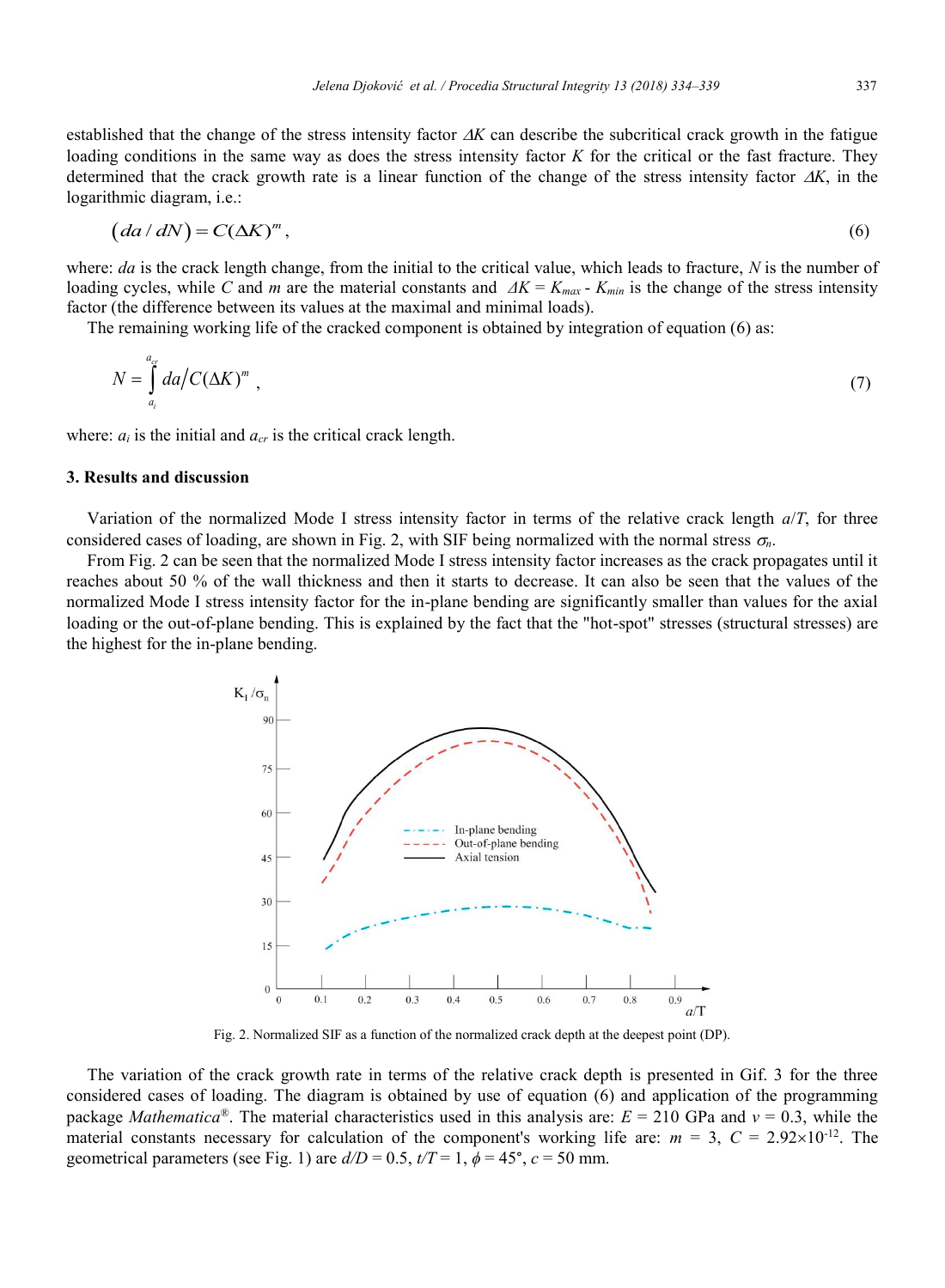From Fig. 3 one can see that the crack growth rate is large at the beginning then the crack grows slower and at the end it again starts to grow rapidly, for all the three cases of loading. This type of behavior corresponds to the three phases of the fatigue crack growth.



Fig. 3. Dependence of the crack growth rate on the relative crack depth

The variation of the fatigue working life, i.e. the number of loading cycles of the tubular T-joint, is presented in Fig. 4, as a function of the relative crack depth, for the three considered cases of loading. From Fig. 4 can be seen that, for the same level of loading, the longest fatigue working life the T-joint has for the axial loading and the shortest for the in-plane bending, while for the case of the out-of-plane bending the values are between the other two curves.



Fig. 4. Fatigue working life of the tubular T-joint for the three cases of loading